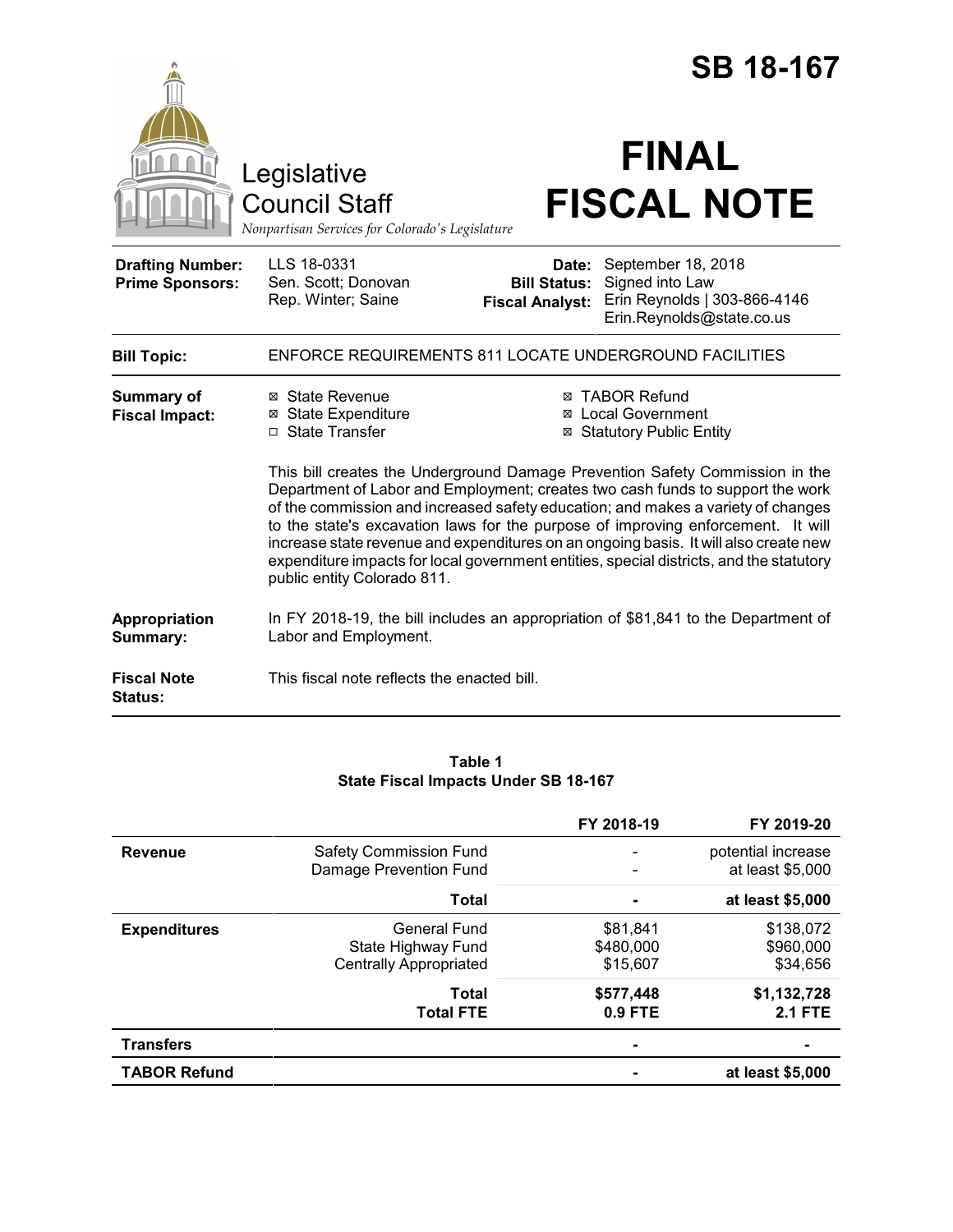## **Summary of Legislation**

This bill makes changes to the state's utility notification system in order to support increased enforcement related to the excavation of underground facilities.

**Colorado 811.** Under current law, a statutory public entity, the Utility Notification Center of Colorado (Colorado 811), supports utility notification in the state. Anyone conducting an excavation is required to contact Colorado 811 to be informed of underground facilities within the excavation area, which owners and operators of those underground facilities are required to mark. Violations of these laws are currently enforced through civil actions.

The bill requires Colorado 811 to enter into a memorandum of understanding with the newly created Underground Damage Prevention Safety Commission (commission) to outline each agency's role and responsibility related to enforcement and notification. Colorado 811 must also provide the commission with administrative support and submit an annual report to the commission with data related to location requests specific to each owner or operator of an underground facility.

**Colorado 811 membership changes.** Owners and operators of underground facilities comprise the membership of Colorado 811. Under current law, there are two primary membership levels for owners and operators of underground facilities, with different rights and responsibilities. When an excavator calls Colorado 811 to provide notification of an intended excavation, Tier 1 members receive notice directly from Colorado 811 to arrange for the marking of their underground facilities. For Tier 2 members, Colorado 811 notifies the excavator that a Tier 2 member's facility may be impacted by the excavation, but it is the responsibility of the excavator to notify the Tier 2 member directly to arrange for the marking of their underground facilities.

Between January 1, 2019, and January 1, 2021, the bill requires Colorado 811 to provide any member who was not a Tier 1 member as of January, 1, 2019, with electronic notifications of intended excavations at no cost. As a result, these members will be required to perform related locates of their underground facilities at this time. Effective January 1, 2021, all underground facility owners and operators are Tier 1 members of Colorado 811 with full costs and benefits and excavators will no longer be required to contact former Tier 2 owners or operators directly to arrange for the marking of their underground facilities.

Colorado 811 must submit a report on or before March 1, 2020 to the Transportation Committees of the General Assembly about its effort to prepare Tier 2 members for Tier 1 membership.

**Underground Damage Prevention Safety Commission and review committee.** The Underground Damage Prevention Safety Commission will advise stakeholders on best practices and safety-enhancement policies, and review complaints alleging violations of the state's excavation laws. The commission is created as a Type 2 agency in the Colorado Department of Labor and Employment (CDLE). Colorado 811 and CDLE are required to provide administrative support to the commission.

The commission consists of 15 Governor-appointed members, including members of local governments, energy producers, contractors, excavators, engineers, investor-owned utilities, rural electric cooperatives, pipeline companies, telecommunications and broadband companies, water utilities, transportation, and farming and ranching. Appointments must be made by January 1, 2019, and the commission must adopt its bylaws by July 1, 2019.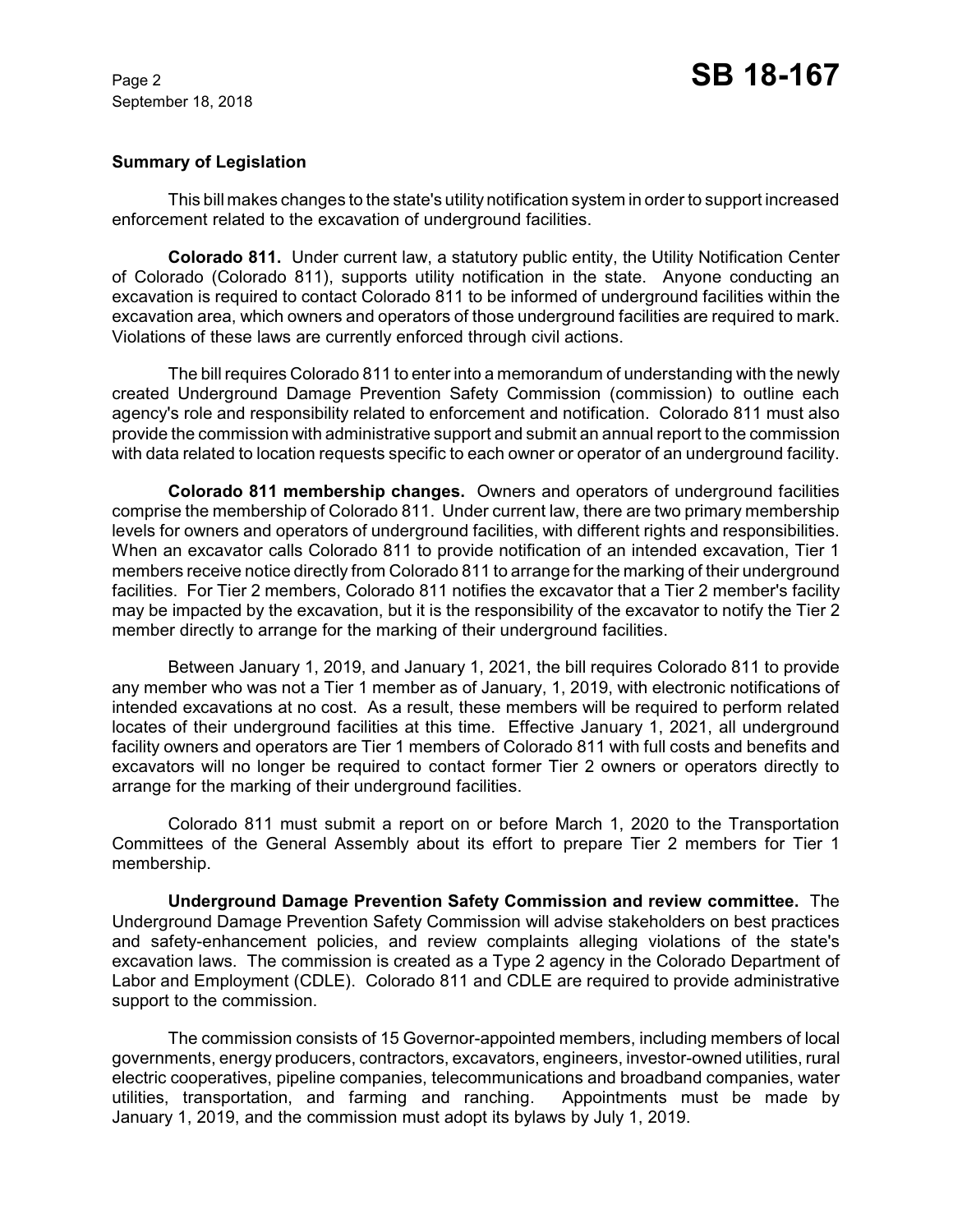**Complaint process, fines, and exceptions.** The commission must meet at least four times per year to hear complaints. A review committee, consisting of three to five commission members, will make an initial determination on alleged violations and recommend remedial action where appropriate. Remedial action may include a fine ranging from \$250 to \$75,000, as outlined in the State Revenue section and Table 2.

Ranchers and farmers are not subject to any excavation-related fine unless the excavation is for a nonagricultural purpose, and homeowners, ranchers, and farmers are not subject to any notification failure-related fine for working on their own property. The review committee may only recommend remedial action or a fine against a homeowner, rancher, or farmer if the committee finds that a violation of the law has occurred.

The full commission determines the final action regarding alleged violations, and fines must be approved unanimously. Commission decisions represent final agency action subject to district court review.

Fines are credited to the Damage Prevention Fund, proceeds from which will fund the commission's development of educational programming designed to improve worker and public safety relating to excavation and underground facilities.

**SafetyCommission Fund and Damage Prevention Fund.** The bill creates two new funds which are both subject to annual appropriation by the General Assembly.

*Safety Commission Fund.* Any court settlements resulting from the bill are credited to the Safety Commission Fund. This fund supports the work of the commission.

*Damage Prevention Fund.* Fines levied on violators are credited to the Damage Prevention Fund to support educational programming related to excavation and underground facilities.

**Owners and operators of underground facilities.** The bill requires all new underground facilities installed on or after August 8, 2018, to have electronic location technology. Owners and operators of underground facilities are not liable for damages or injuries related to information they provide related to the location of underground facilities.

**Engineers designing government subsurface utility engineering projects.** The bill requires a licensed professional engineer designing a government "subsurface utility engineering-required project" primarily involving horizontal construction to submit a location request to Colorado 811 during the design phase. The bill sets deadlines and protocols for these requests. Engineers must also ensure that those project plans meet certain standards developed by the American Society of Civil Engineers for defining the accuracy of an underground facility location.

**Excavators.** The bill requires excavators to keep all underground facility location documents on the job site. Excavators are also required to notify the owner or operator of the underground facility and call 911 for any incident involving natural gas, other gas, or hazardous liquid. Under the bill, excavation is defined to exclude certain agricultural activities, such as cultivation, land clearing that does not involve deep digging, or routine maintenance of existing irrigation facilities or fence lines.

The bill allows an excavation notice related to annual road maintenance conducted by a government agency that does not exceed six inches in depth to be valid for an extended period.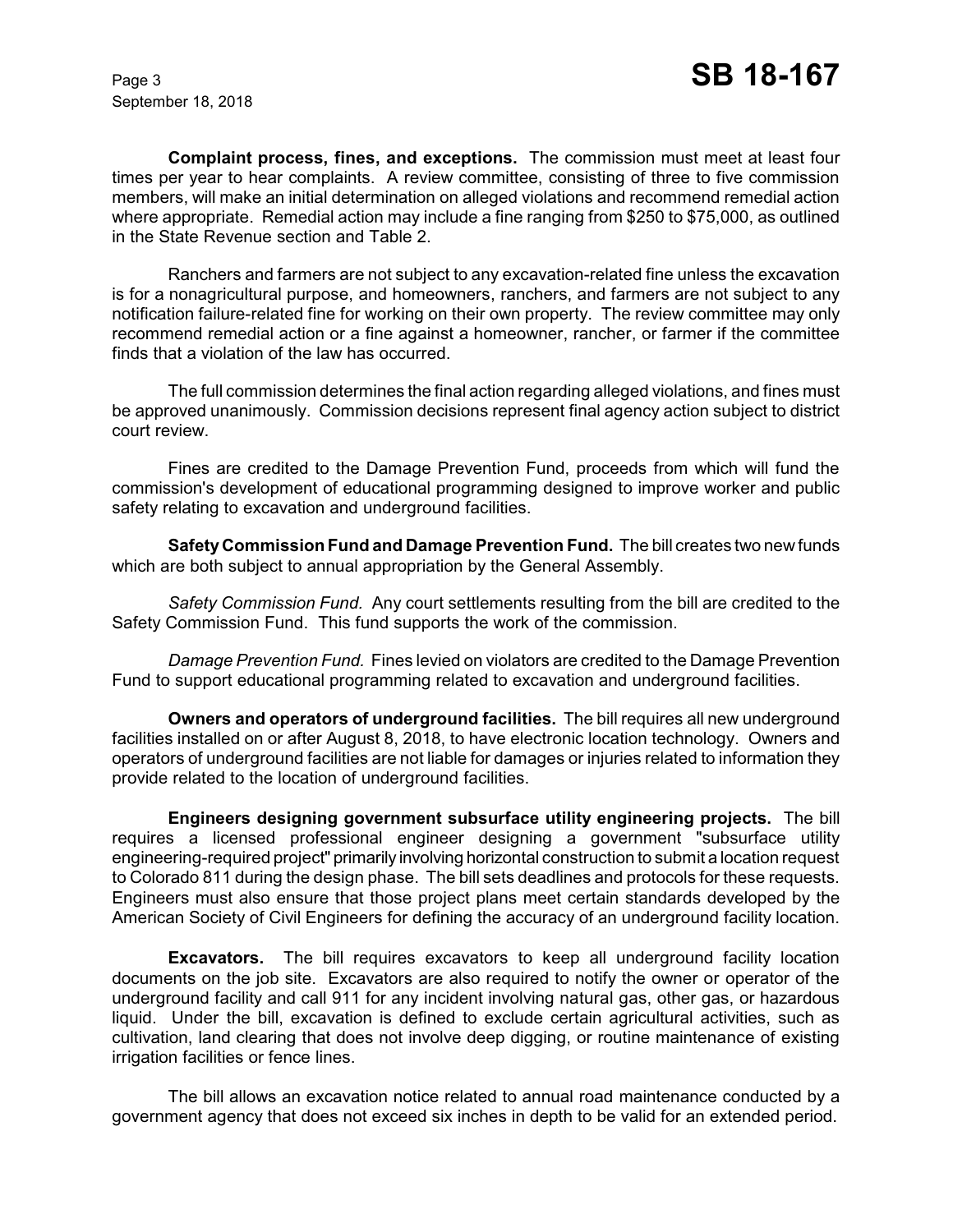**Local governments and special districts.** Local government and special district entities are required to adhere to the notification requirements outlined in the bill. An exception to the bill's notification process is provided for annual road maintenance conducted by a local government that does not exceed six inches in depth, which allows markings for those projects to be considered valid for up to 180 days.

Home rule local governments are not subject to the commission's enforcement authority, but the governing body of a home rule local government must take official action to adopt a similar enforceable damage prevention safety program on its own or waive its exemption and delegate its damage prevention enforcement authority to the commission.

**Colorado Department of Transportation.** The bill repeals the Colorado Department of Transportation's (CDOT's) exemption from membership in Colorado 811.

**Colorado Open Records Act.** Information regarding the location of underground facilities is exempt from the Colorado Open Records Act (CORA), pursuant to the existing exemption for specialized details of critical infrastructure.

**Repeal and sunset review.** The commission repeals on September 1, 2028, pending a sunset review.

### **Background**

**Colorado 811.** The Utility Notification Center of Colorado, or Colorado 811, is a statutory public entity authorized under Title 9, Article 1.5, C.R.S., to operate as the statewide, one-call system for locating underground facilities. The organization also promotes statewide public safety awareness, damage prevention programs, and other educational services. Its 2017 capital and operating budget was about \$6.8 million and 63 FTE, funded primarily through fees paid by owners and operators of underground facilities each time one of their facilities is affected by an excavation. There are currently about 1,100 Tier 1 members, and about 650 Tier 2 members of the organization. In 2017, Colorado 811 received about 850,000 incoming notifications related to pending excavations and made about 5.1 million outgoing notifications to owners and operators of underground facilities. The outgoing notification fee is currently \$1.45 per transmission. All members pay a one-time membership fee of \$25.

**Pipeline and Hazardous Materials SafetyAdministration.** In 2016, the U.S. Department of Transportation's Pipeline and Hazardous Materials Safety Administration (PHMSA) conducted an adequacy evaluation of Colorado's excavation damage prevention law enforcement and determined that the state's excavation-related enforcement is inadequate. Based on this finding, the state was issued a deadline of 2021 to upgrade its 811 enforcement, or have its federal pipeline safety grant reduced in 2022. PHMSA grant funding is issued to the Public Utilities Commission in the Department of Regulatory Agencies (DORA) and primarily funds distribution pipeline inspectors who conduct safety analyses and failure reviews. DORA is expected to receive about \$700,000 of federal funding from this source in 2018. In addition, owners and operators of underground facilities are subject to significant federal penalties if they cause damage to a PHMSA-regulated pipeline, of \$200,000 per day and a maximum of \$2 million per occurrence.

**Colorado Underground Damage Prevention Legislative Study.** As a result of the PHMSA determination, stakeholders created a legislative task force which resulted in the publication of the Colorado Underground Damage Prevention Legislative Study, which is available online at: http://colorado811.org/legislative-study.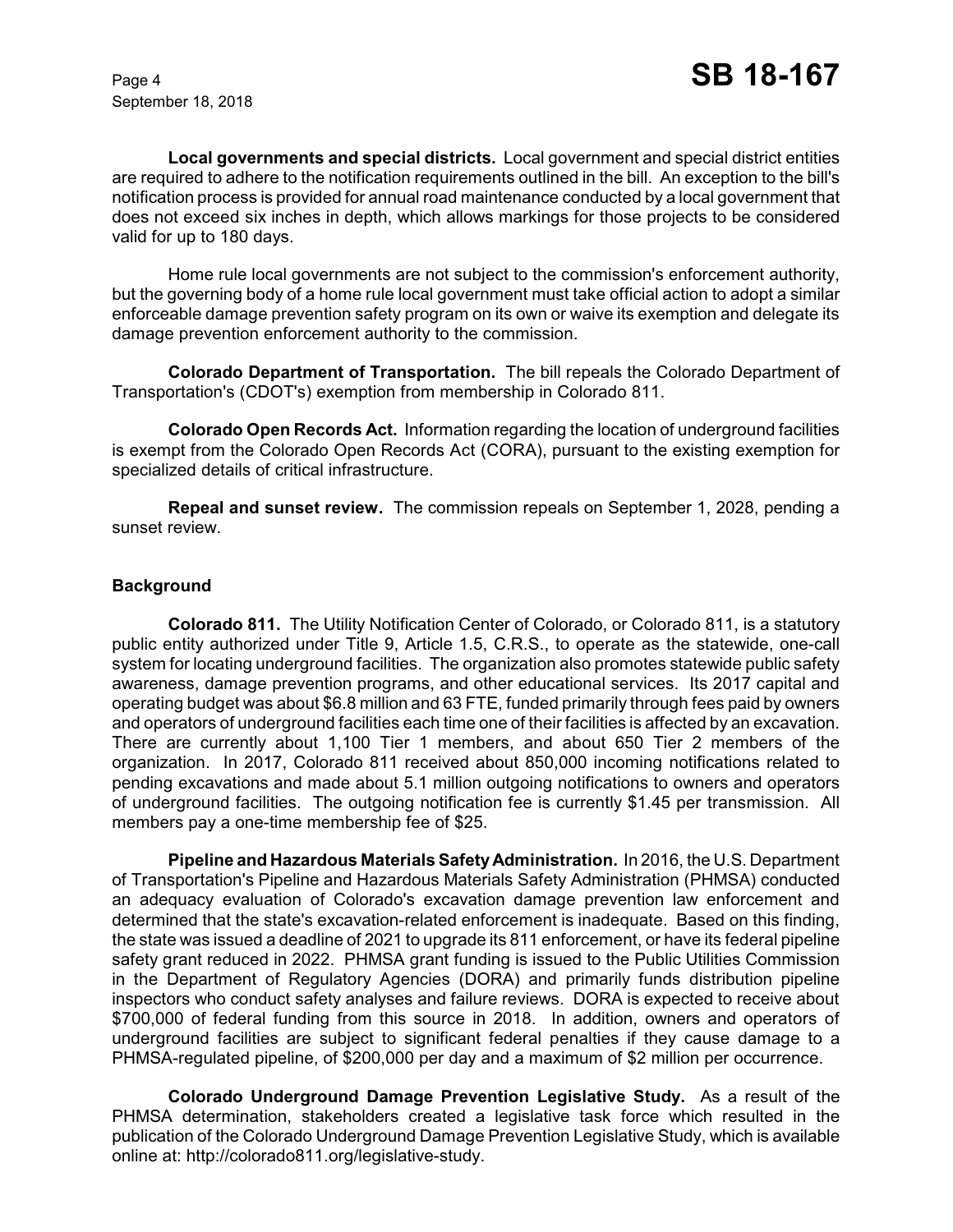#### **Data and Assumptions**

**Cost savings related to underground facility location.** According to a study commissioned by the U.S. Department of Transportation's Federal Highway Administration and conducted by Purdue University in 2002, which used a sample of 71 projects in four states (North Carolina, Ohio, Texas, and Virginia), performing comprehensive mapping of underground facilities creates the potential to save project dollars by avoiding utility relocations, reducing project delays, improving overall safety, and reducing contractor risk. These offsets to the upfront costs for state departments are not accounted for in this fiscal note.

**Memorandum of understanding between Safety Commission and Colorado 811.** It is assumed that the memorandum of understanding put in place between Colorado 811 and the commission will provide further codification of administrative responsibilities and seek to avoid duplicative efforts.

**Commission and review committee meeting schedule.** This fiscal note assumes the commission will meet four times a year and its review committee will meet monthly.

**Tier 2 facility locations.** The study noted in the Background section found that Tier 2 members currently receive about 25 percent of the total referrals that are provided to the excavator by Colorado 811. As a result, the fiscal note assumes that the migration to Tier 1 membership will create an increase in workload and expenditures for any state or local government entity that owns or operates underground facilities as a Tier 2 member currently to accomplish the increase in location requests.

**Subsurface utility engineering — CDOT.** CDOT is currently implementing subsurface utility engineering requirements similar to the bill, estimated to cost \$1.65 million per year on average, but will vary from year to year depending on CDOT's construction budget and project complexity. Since this policy was initiated internally by CDOT and is not a result of this bill, these costs have not been included in the fiscal note.

#### **State Revenue**

Beginning in FY 2019-20, the bill is expected to increase state revenue to the Damage Prevention Fund from fines by at least \$5,000 per year. The bill may also increase state revenue to the Safety Commission Fund from legal settlements. It creates no net change in filing fee revenue to the Judicial Department. These impacts are discussed below.

**Fines issued by the commission.** As shown in Table 2, fines assessed by the commission under the bill may range from \$250 to \$75,000, credited to the Damage Prevention Fund. Any fine amount must be approved unanimously by the full commission. While the fiscal note generally assumes that professionals will comply with state laws, fines are expected to increase by at least \$5,000 initially in FY 2019-20.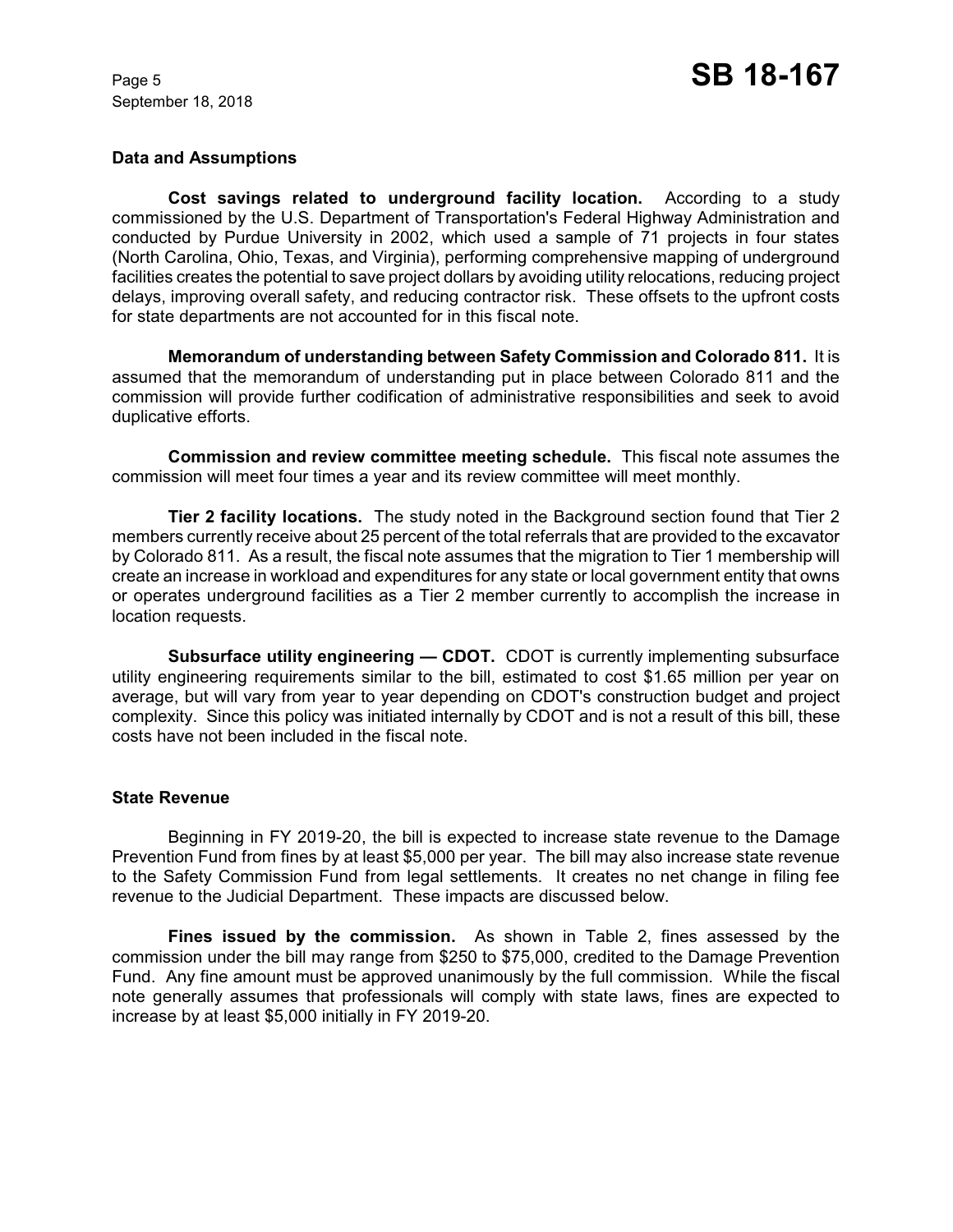|              | One<br>Violation | Two<br><b>Violations</b> | Three<br>Violations | Four<br>Violations |
|--------------|------------------|--------------------------|---------------------|--------------------|
| Minor        | \$250            | \$500                    | \$1,000             | \$5,000            |
| Moderate     | \$1,000          | \$2,500                  | \$5,000             | \$25,000           |
| <b>Major</b> | \$5,000          | \$25,000                 | \$50,000            | \$75,000           |

# **Table 2 Fine Structure Under SB 18-167**

*per number of violations in a 12-month period*

**Legal settlement funds.** Legal settlement amounts have not been estimated for this fiscal note, but will be deposited into the Safety Commission Fund.

**Court fees.** By creating a new enforcement mechanism, the bill may reduce state cash fund revenue from civil filing fees by less than \$5,000 per year, which are currently credited primarily to the Judicial Stabilization Fund in the Judicial Department. However, the bill also permits civil actions in trial courts and for district courts to review safety commission action, which may increase filing fees by up to \$5,000 per year. Therefore the bill is expected to have no net impact on court fees.

## **TABOR Refund**

The bill will increase state revenue subject to TABOR beginning in FY 2019-20. State revenue is not currently expected to exceed the TABOR limit in FY 2019-20 and no refund is required. Refunds in future years when the state next collects a TABOR surplus will be increased.

### **State Expenditures**

The bill will increase state expenditures in CDLE by \$97,448 and 0.9 FTE in FY 2018-19, and \$172,728 and 2.1 FTE in FY 2019-20, paid from the General Fund, as shown in Table 3. It will also increase costs in CDOT by at least \$480,000 in FY 2018-19, at least \$960,000 in FY 2019-20, and at least \$1.26 million in FY 2020-21, paid from the State Highway Fund. DORA is expected to secure its expenditures of federal PHMSA grant funding in future years under the bill, as discussed in the Background section. Other departments that perform excavations, in particular the Department of Public Health and Environment (CDPHE) and the Department of Natural Resources (DNR), will have indeterminate expenditure increases beginning in FY 2018-19. The Judicial Department and the Department of Personnel and Administration (DPA) will have workload impacts related to the adjudication processes outlined in the bill beginning in FY 2019-20.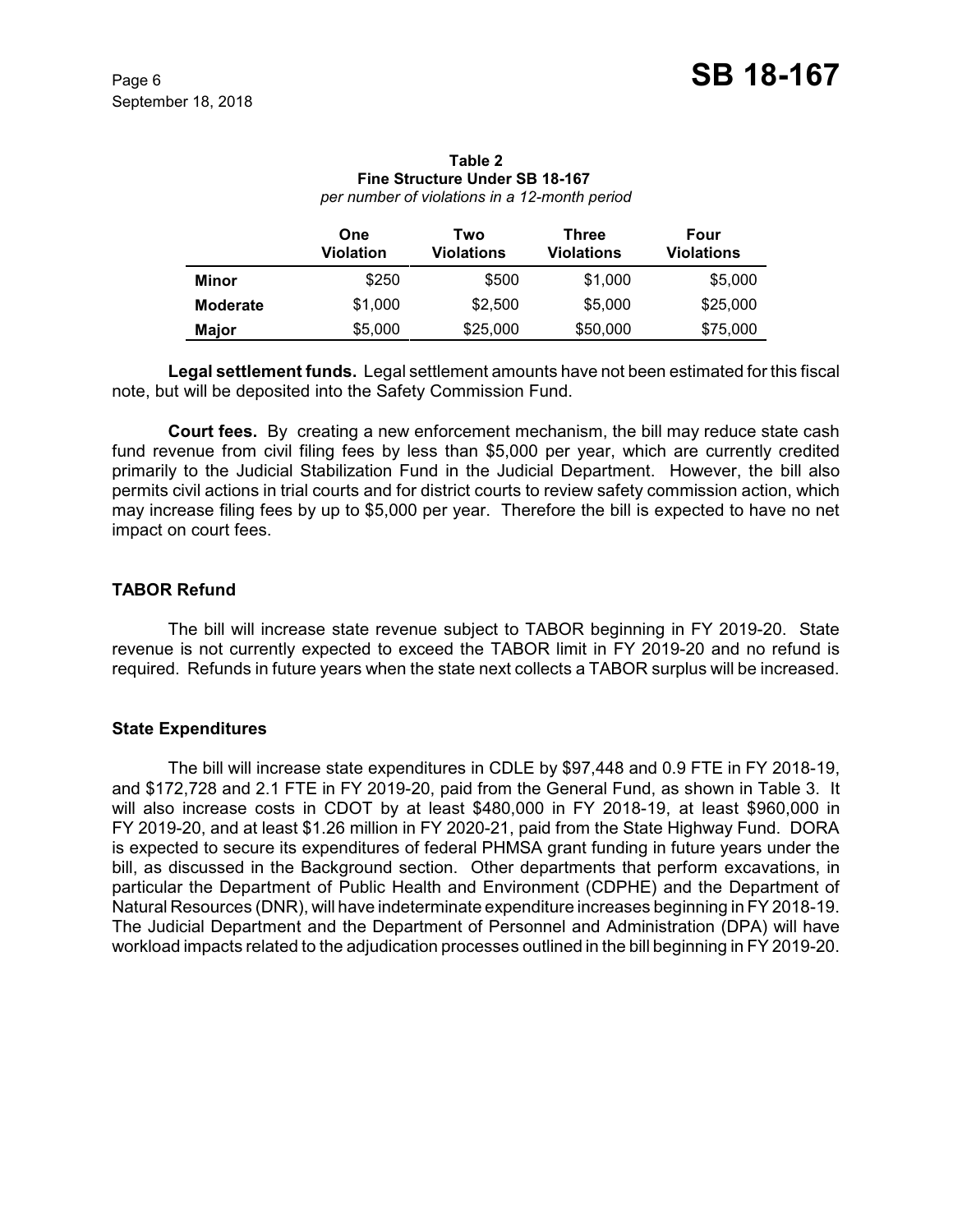| <b>Cost Components</b>                             | FY 2018-19 | FY 2019-20 |
|----------------------------------------------------|------------|------------|
| <b>Department of Labor and Employment</b>          |            |            |
| <b>Personal Services</b>                           | \$46,309   | \$111,140  |
| <b>Operating Expenses and Capital Outlay Costs</b> | \$10,166   | \$1,900    |
| <b>Legal Services</b>                              | \$12,787   | \$10,656   |
| <b>Board Reimbursement</b>                         | \$12,579   | \$14,376   |
| Centrally Appropriated Costs*                      | \$15,607   | \$34,656   |
| FTE - Personal Services                            | $0.8$ FTE  | 2.0 FTE    |
| FTE - Legal Services                               | $0.1$ FTE  | $0.1$ FTE  |
| <b>CDLE Subtotal</b>                               | \$97,448   | \$172,728  |

#### **Table 3 CDLE Expenditures Under SB 18-167**

 *\* Centrally appropriated costs are not included in the bill's appropriation.*

**Colorado Department of Labor and Employment.** Beginning January 1, 2019, the CDLE will add 1.0 FTE Program Manager, 0.5 FTE Accounting Technician, and 0.5 FTE Administrative Assistant to support the work of the commission. These positions have been prorated for a half-year impact and to account for the General Fund pay date shift in FY 2018-19. The program manager and assistant, in coordination with Colorado 811, will review complaints, prepare documentation for review committee and commission hearings, assist in development of fact-finding reports, participate in educational programming activities, and prepare reports. The accounting technician will process and manage financials for the Safety Commission Fund and the Damage Prevention Fund. Standard operating and capital outlay costs are included.

*Legal services.* Legal services are required for initial rulemaking and commission support, estimated at 120 hours and 0.1 FTE in FY 2018-19, and 100 hours and 0.1 FTE in FY 2019-20 and ongoing, at the hourly rate of \$106.56. The bill allows for the commission, represented by the Attorney General's office, to bring a court action if a person does not comply with the commission's decision, for which additional resources may be requested through the annual budget process.

*Board reimbursement.* The fiscal note assumes that at least six board members will require travel reimbursement for commission meetings, for four meetings per year, and that at least two review committee members will require travel reimbursement for review committee meetings, for twelve meetings per year. Lodging and meals have been estimated at \$128 per eligible member, assuming one overnight. Mileage reimbursement has been estimated at 350 miles per eligible member at the rate of \$0.49 per mile.

**Colorado Department of Transportation.** CDOT will have two primary expenditures under the bill — Colorado 811 notification fees and utility location costs — estimated to cost at least \$480,000 in FY 2018-19, at least \$960,000 in FY 2019-20, and at least \$1.26 million in FY 2020-21. These costs will be paid out of the State Highway Fund, which is continuously appropriated to CDOT and allocated at the discretion of the Transportation Commission.

*811 notification costs.* CDOT has fiber, signal and electrical in the right-of-way throughout the state. While CDOT is not a formal Tier 1 member, its Engineering Regions 1, 4, and 5, which have a high number of utility locates, have opted into Tier 1 membership. Based on the number of notifications transmitted annually, it is estimated that the notification costs for Engineering Regions 2 and 3 will be approximately \$300,000 per year beginning January 1, 2021.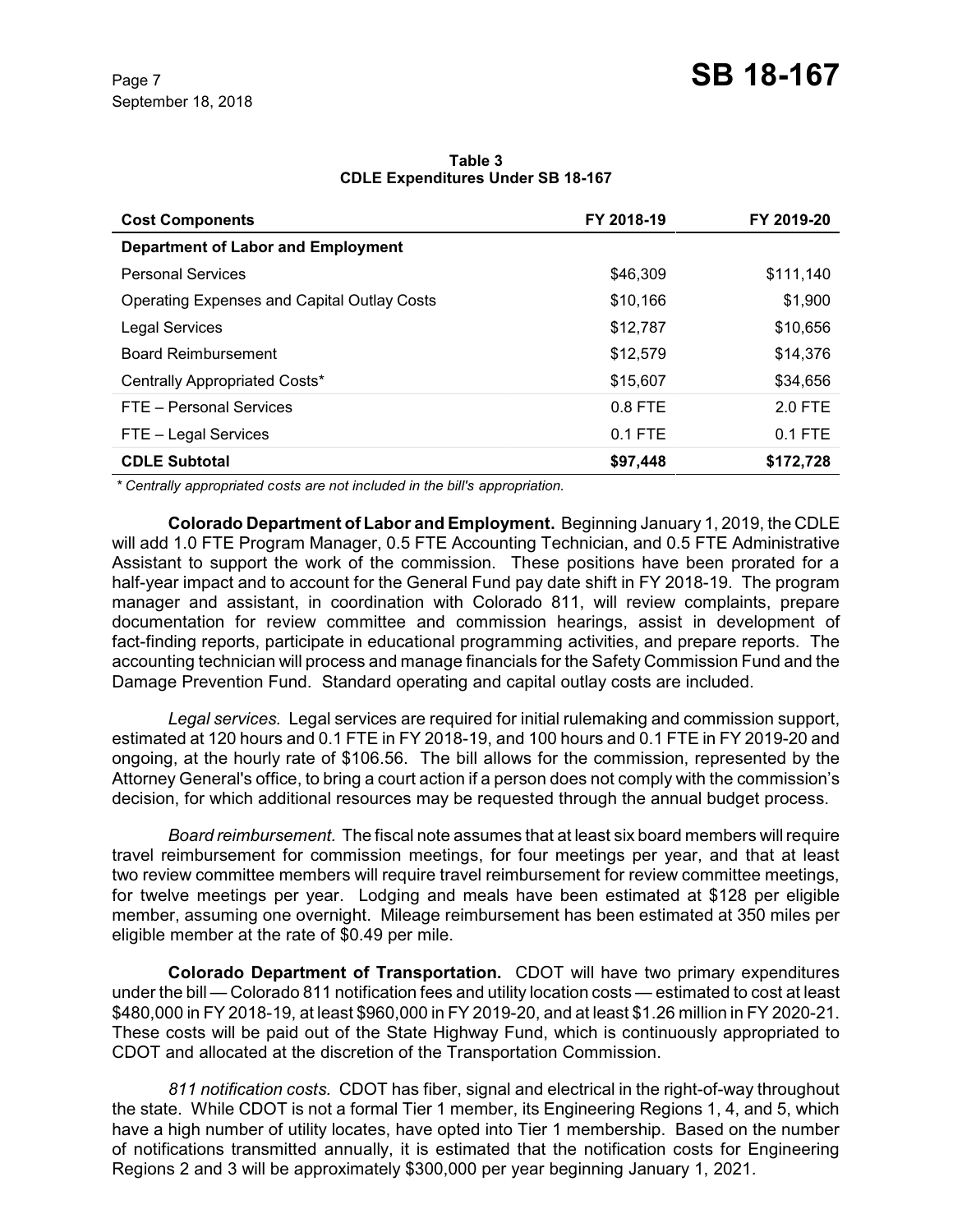*Utility location.* If the location and sharing of utility facilities falls on CDOT staff, it is estimated to cost at least \$960,000 annually beginning January 1, 2019. These costs have been prorated for a half-year impact in FY 2018-19. This amount may be higher if location services work is contracted out.

**Department of Regulatory Agencies.** As discussed in the Background section, the bill is expected to secure federal PHMSA grant funding that supports pipeline inspectors in the Public Utilities Commission. Additionally, the State Board of Licensure for Architects, Professional Engineers, and Professional LandSurveyors Engineering will perform outreach to inform engineers of the Colorado 811 notifications under the bill in the course of its normal business.

**Departments of Natural Resources and Public Health and Environment.** Departments that are involved in excavation projects — particularly DNR and CDPHE — will have increased costs to locate and include underground facilities in engineering plans. These amounts have not been determined and will be addressed during the annual budget process.

*Department of Natural Resources.* DNR owns a considerable amount of underground facilities inside Colorado Parks and Wildlife properties, such as water, sewer, and electric lines. Costs will increase in DNR to meet the engineering planning requirements under the bill.

*Department of Public Health and Environment.* CDPHE's Brownfields and Superfund programs have projects that involve excavation. Under the bill, Brownfields-related clean-ups of illegal dumps, defunct waste facilities, or large waste tire pits may result in increased planning and design costs ranging from \$5,000 to \$20,000, while larger Superfund-related clean-ups may result in increased planning and design costs ranging from \$100,000 to \$500,000. CDPHE is generally involved in three to four clean-up projects per year, funded through cash funds, federal funds, or a combination of both.

**Department of Personnel and Administration.** The Office of Administrative Courts is responsible for hearing appeals of commission decisions, which are expected to vary annually. To the extent additional resources are required, DPA will make a request through the annual budget process.

**Judicial Department.** The bill will have a minimal impact on trial courts in the Judicial Department. By creating an administrative process for violations, civil filings may be reduced. However, the bill also allows for review of final commission actions by the courts. While it is unknown how frequently excavation claims are currently adjudicated in the trial courts, the fiscal note assumes that no change in appropriations is required.

**Centrally appropriated costs.** Pursuant to a Joint Budget Committee policy, certain costs associated with this bill are addressed through the annual budget process and centrally appropriated in the Long Bill or supplemental appropriations bills, rather than in this bill. These costs, which include employee insurance and supplemental employee retirement payments, are estimated to be \$15,607 in FY 2018-19 and \$34,656 in FY 2019-20.

### **Local Government and Special District Impact**

Similar to state agencies, local governments and special districts will have a variety of impacts under the bill.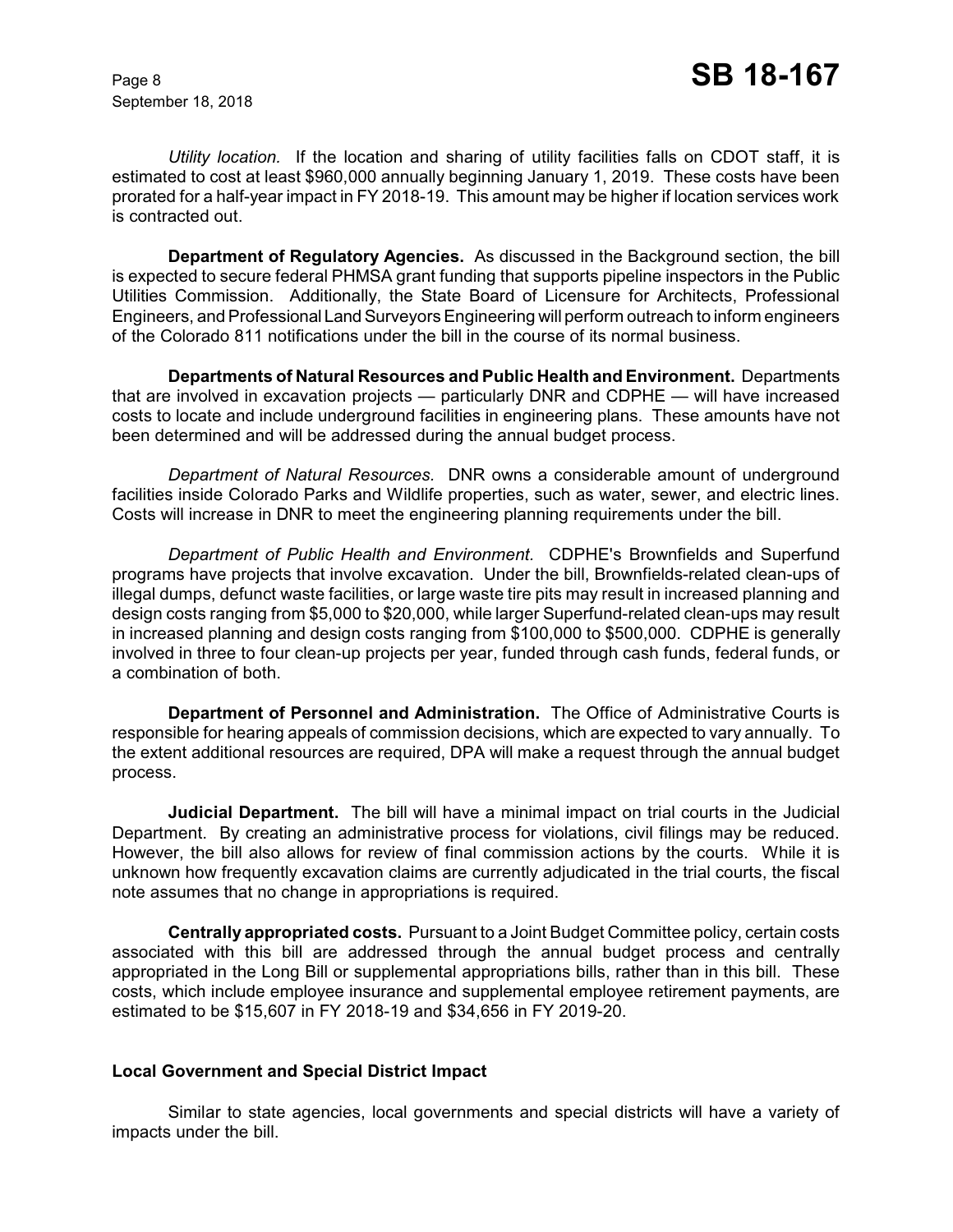**Engineering projects for government entities.** Engineering plans designed for a local government or special district involving underground facilities will require additional processes in the design phase, which will increase design costs and may necessitate the hiring of additional engineering and surveying staff in some entities.

**Underground facility notification and locates.** Local governments and special districts that own or operate underground facilities and that were Tier 2 members prior to the bill will have significantly increased costs beginning in FY 2018-19 to perform locations of their underground facilities as Tier 1 members. In addition, after two years of free access to Colorado 811 notifications, these entities will have significantly increased costs beginning January 1, 2021, to pay Colorado 811's per notification fee. Local government entities conducting road maintenance have an exception under the bill to use facility locates for up to 180 days, which will offset 811-related expenditures specific to road maintenance.

**Excavation penalties.** Local governments involved in excavation work that violate safety rules are subject to new penalties. The fiscal note assumes these entities will comply with state law and this increase in expenditures to pay penalties will be minimal.

**Electronic locatabilityof underground facilities.** Local governments and special districts will be required to install electronic tracking technology on all underground facilities installed on or after August 8, 2018, which will increase costs. RTD estimates an additional cost of \$5 per linear foot for its new underground facilities.

**Home rule local governments.** If home rule local governments waive their exemption from the commission's enforcement authority, their workload will increase to adopt a similar enforceable damage prevention safety program within their jurisdiction.

**Denver County Court.** The bill allows for the commission, represented by the Attorney General's office, to bring a court action in Denver County Court if a person does not comply with the commission's decision. This will result in a workload increase for the Denver County Court, managed and funded by the City and County of Denver.

**Local government representatives.** Three members of local governments will serve on the commission, which will increase workload for those local government members.

### **Statutory Public Entity Impact**

Colorado 811 will incorporate the workload required under the bill within its existing resources. This includes providing administrative support to and serving as members of the commission; modifying the Colorado 811 fee structure by rule; administering an enhanced notification system, which codifies its current practice; storing electronic records of the state's underground infrastructure; providing free Tier 1 services to Tier 2 members for two calendar years from 2019 to 2021; and reporting annually to the commission.

#### **Effective Date**

The bill was signed into law by the Governor on May 25, 2018, and took effect August 8, 2018. It applies to conduct occurring on or after the effective date.